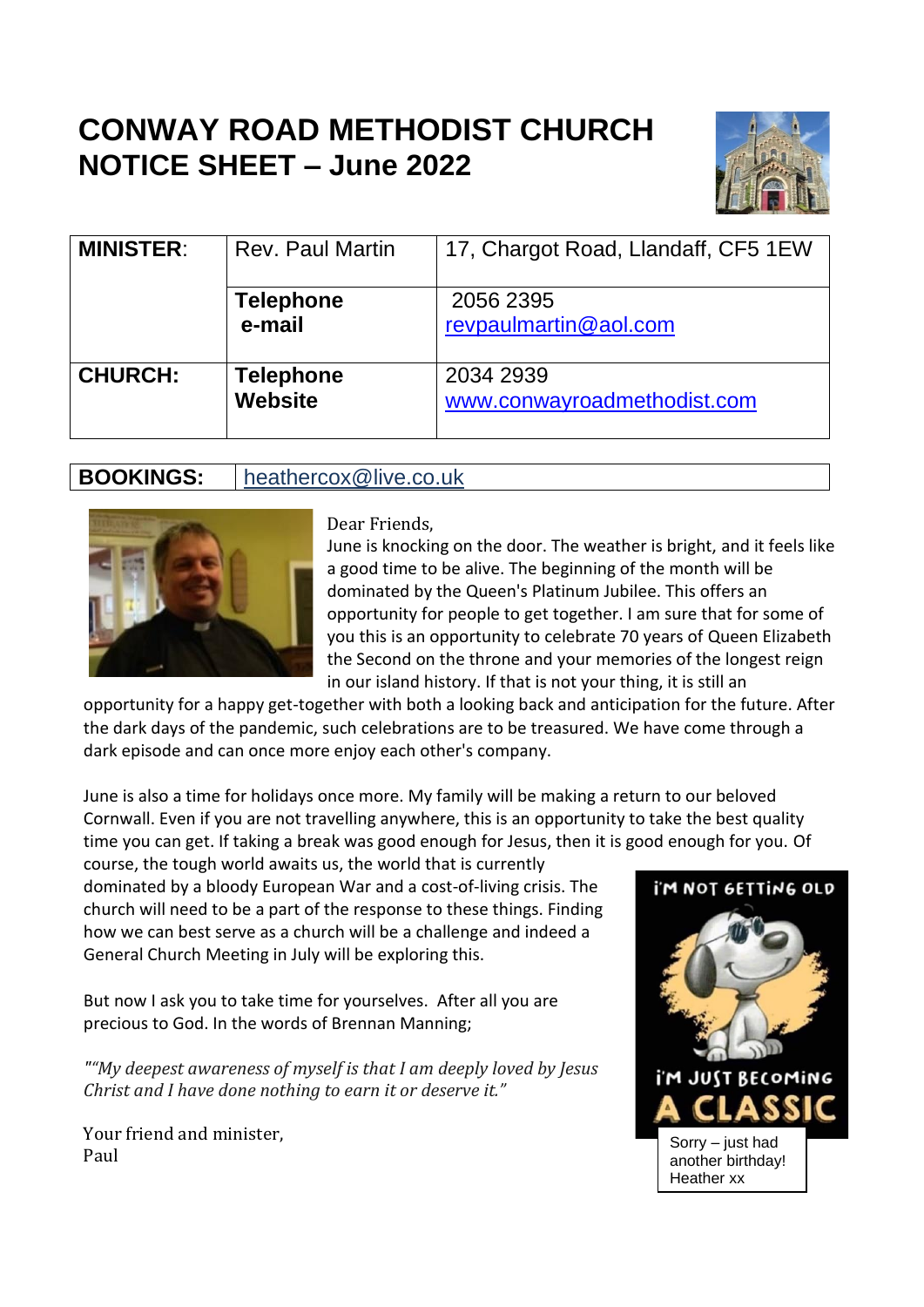### **Sunday Services**

Sunday morning worship commences at 10.30am – and includes Junior Church, who meet with us in the Church and then go down for their own activities part way through the service.

**RIPF** 

DAY

HFAD

**SLEEP** 

- Sunday 5th June Mr. Anthony Thomas
- Sunday 12th June Rev. Paul Martin (Holy Communion)
- Sunday 19th June Local Arrangement
- Sunday 26th June Mrs. Avery Pendry

### **Junior Church**

We wanted to combine our teachings with something that would show our support for Ukraine. We therefore decided that we will plant the national flower of Ukraine - the Sunflower. We have been looking at the parables in the bible that are to do with seeds and the children have enjoyed making biodegradable plant pots and planting sunflower seeds in them. They have also decorated some lovely plant labels in the shape of flowers and Ukraine flags. The seeds are germinating at present, but we hope to plant them outside soon.

|   |   |     |  |  |  |  | P C O S D G H X C Y G R O W S |     |  |
|---|---|-----|--|--|--|--|-------------------------------|-----|--|
|   |   |     |  |  |  |  | C X C K U T R S P R O U T D V |     |  |
| N | P |     |  |  |  |  | YGRRUOMOHYKAV                 |     |  |
| R | К |     |  |  |  |  | <b>PRAIYKUJLWDYM</b>          |     |  |
| т | W |     |  |  |  |  | DAGPXYJNKJGOT                 |     |  |
| M |   | Q F |  |  |  |  | I V E L E M N D F D K O       |     |  |
| M |   |     |  |  |  |  | H X N U H H T F Y Q G L K H   |     |  |
| D | K |     |  |  |  |  | Q L N E Y Z N W N A S D T     |     |  |
| J | C |     |  |  |  |  | J Q L A E V U I T T O E D     |     |  |
| C | F |     |  |  |  |  | VFSDXDKSDHIVY                 |     |  |
|   |   |     |  |  |  |  | D E S Q N I G H T O I E L B O |     |  |
|   | D | B   |  |  |  |  | L X C I N G P D E F B M       |     |  |
|   | Z |     |  |  |  |  | <b>SEEDOTNNWKFNS</b>          |     |  |
| O | н |     |  |  |  |  | ARVESTQWEWD                   | L O |  |
| R |   |     |  |  |  |  | X R G O P P S C A T T E R W   |     |  |
|   |   |     |  |  |  |  |                               |     |  |

SOIL

SEED

**NIGHT** 

SCATTER

**KINGDOM** 

GROUND

**HARVEST** 

**GROWS** 

*"This is what the kingdom of God is like: A man scatters seed on the ground. Night and day, whether he sleeps or* 

*gets up, the seed sprouts and grows, though he does not know how." Mark 4:26-27 (NIV)*

#### **Golden Wedding Anniversary**

I'd like to say 'it started with a kiss' – These 50 years of our married bliss. But not everything for all is lovey dovey, For then I didn't know he even liked me! Two young Chapel going people, always on the go – John attending a different Church-I was a Primitive didn't you know! I sang with a group of men and women who formed a choir With John being a 'Groupie,' for to be a member, a voice you did require! The 60's and early 70's-Me, with a figure so slender that I wore miniskirts-I suppose today I would be considered a right old flirt!! And so, we courted in the proper manner of the day – Planned our futures and discussed our route along the highway. The years have galloped by – Loved ones have passed – For no one can predict an absolutely perfect life forecast. All in all, it's not been too bad – A family raised. Grandchildren born – And off we go again into another circle of life into which we are drawn. Someone once remarked, 'That we were the perfect pair', Don't know about that – As some days we get by on a wing and a prayer!! We give thanks for all that we have achieved – And in a sense, I suppose we are actually relieved, That we arrived at this half a century mark - In a foreign country and to be celebrating with our own British Monarch!! Fifty years of John and I – Married on the  $10<sup>th</sup>$  of June 1972 – Would we do it again?? For an answer form an orderly queue!!!



SPROUT

GRAIN

STALK

GOD

**Congratulations Jayne and John on the occasion of your Golden Wedding on June 10th. x**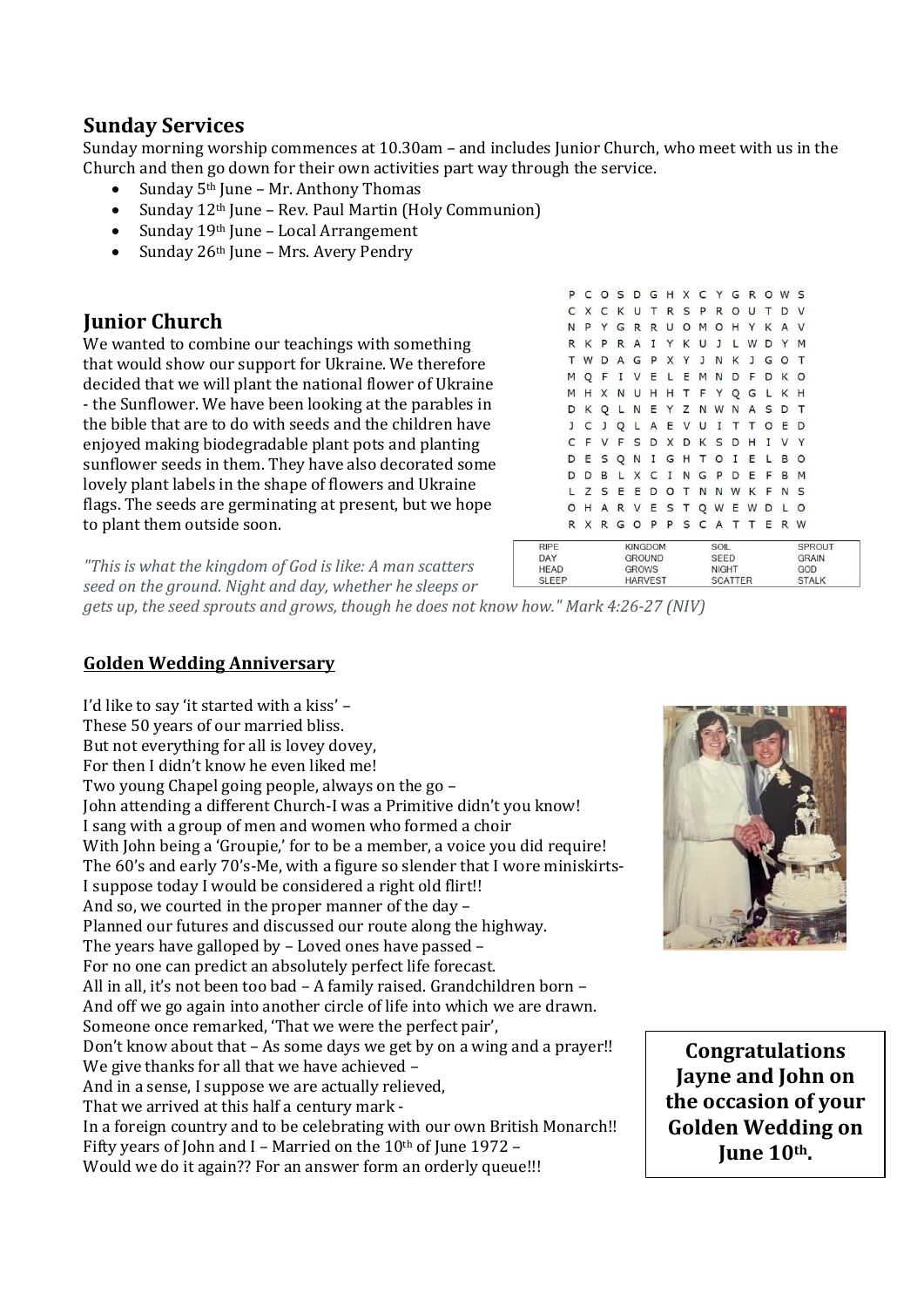## **Dates for your Diary**

| Sun 5 <sup>th</sup> June  | 12.00<br>noon               | <b>Conway Road Jubilee Celebration</b><br>Following directly after the morning service - do<br>join us for afternoon tea, with scones and jam and<br>cream (in the correct order!)<br>Also, a Jubilee Quiz and some fun and games<br>All welcome - please invite all the family!                          |
|---------------------------|-----------------------------|-----------------------------------------------------------------------------------------------------------------------------------------------------------------------------------------------------------------------------------------------------------------------------------------------------------|
| Sun 12 <sup>th</sup> June | 12.00<br>noon               | <b>Church Family Picnic</b> on the fields by Black Weir bridge<br>Bring your own food and chairs and enjoy the sunshine together.<br>Everyone welcome - just be there from 12 noon onwards.<br>Usual games and scavenger hunt for the children (or any<br>adults who fancy the challenge!) See you there! |
| Sat 25 <sup>th</sup> June | 9.30am                      | Church Work morning - please come along and help if you can, all<br>tools provided! Thanks                                                                                                                                                                                                                |
| Sun 26 <sup>th</sup> June | 3.30 <sub>pm</sub>          | Family Activity Afternoon - Don't worry, be happy<br>All the usual creative fun – with games, music and stories<br>All welcome to tea afterwards at 5.00pm<br>We would be grateful for a few extra volunteers - if you are<br>available - please let Heather know                                         |
| Sun 10 <sup>th</sup> July | After<br>Morning<br>Worship | <b>General Church Meeting</b><br>Make sure you make a note of this date – it is an important meeting<br>for us all!                                                                                                                                                                                       |

# **Conway Road 50+ Group**

| Wed 1 <sup>st</sup> June  | <b>Grassroots Community Action in Uganda</b><br>Jon Sait, Founder of Trio Uganda                                                       |
|---------------------------|----------------------------------------------------------------------------------------------------------------------------------------|
| Wed 8 <sup>th</sup> June  | A Right Royal Jubilee Quiz<br>Quizmaster - Paul Davidson with Able Assistant Stuart Bailey<br>Followed by a royal strawberry cream tea |
| Wed 15 <sup>th</sup> June | <b>Norwegians In Cardiff - History and Culture</b><br>Speaker from the Cardiff Norwegian Society                                       |
| Wed 22 <sup>nd</sup> June | <b>Stories and Songs for the Summer Solstice</b><br>Guto Dafis, Storyteller, musician and singer                                       |
| Wed 29th June             | <b>The Marcher Lords</b><br>David Brinson: Local historian                                                                             |

# **Mission in Britain Fund**

Through the Mission in Britain Fund, we Methodists practice hospitality and generosity and help people in our communities and beyond. Your contributions to 'home missions' are always very welcome – please forward to Jayne Powell before the end of July. Many thanks.

# **Spring Coffee Morning**

Huge thanks to all who helped and supported this event – we have made a brilliant **£821** so far – another resounding success!